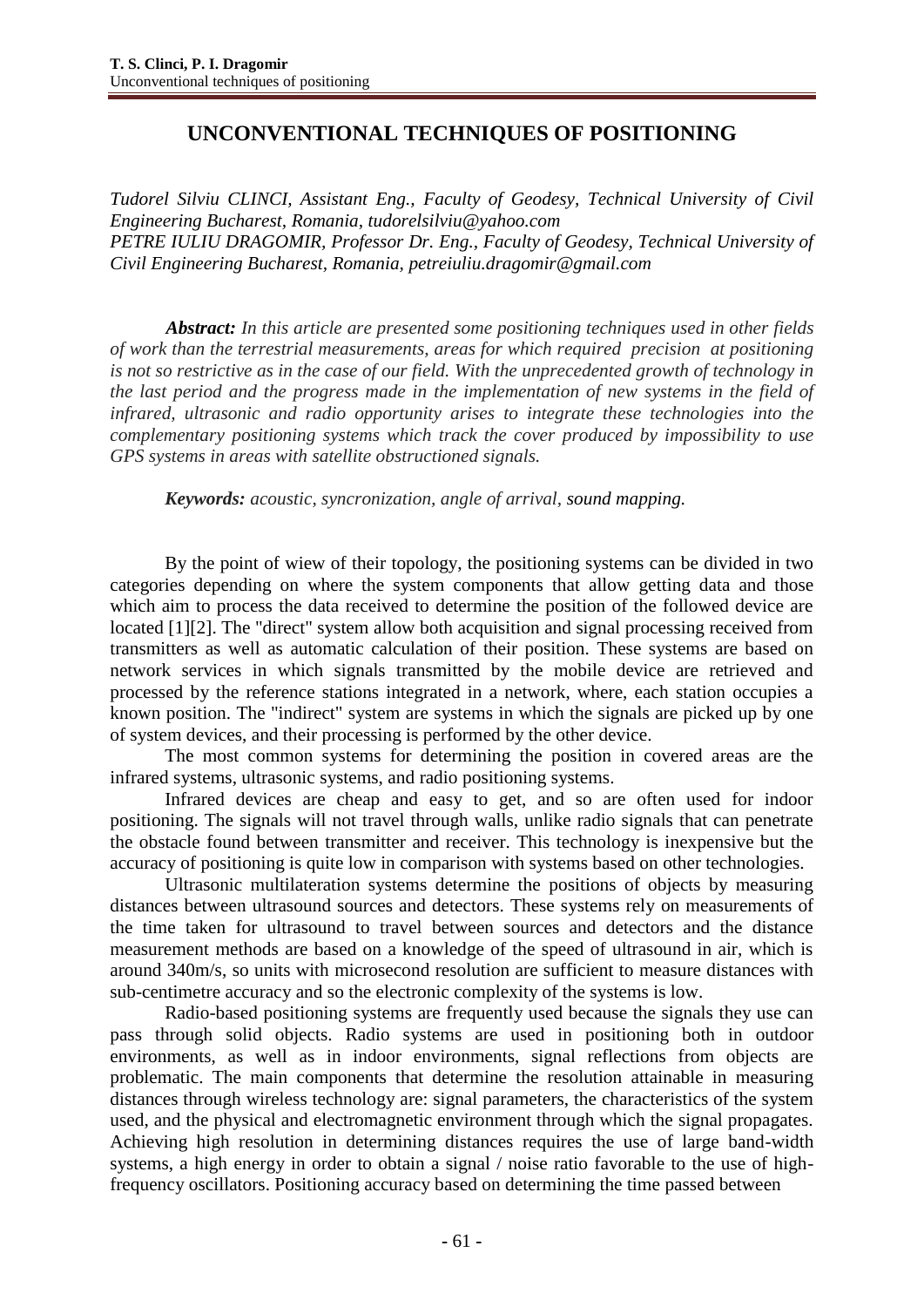transmitter and receiver signal depends largely on the accuracy with which syncs the clock receiver transmitters installed in known positions. Since the accuracy of the determination of the time passed between the transmitter and the receiver signal increases with an increase in the transmission bandwidth and, if the phase measurement accuracy of the determination of the time covered by the signal is enhanced by filtration. Reduction of the bandwidth leads to an increase in the time of measurement, while the use of larger tape width results in the signal / noise ratio [3].

Another possibility for unconventional positioning, in the geodetic engineering is the position of noise sources using acoustic systems. Concept of "mapping sound" refers to the detection of noise with the help of a system for determining the moment of arrival of the signal at each of microphone matrix receiver. Data taken simultaneously at all matrix microphones are recorded and transmitted computing unit to compensate for delays due to differences in distance from each microphone to the point of origin represented by the physical center of the antenna receiver. After time synchronization, sounds can be processed to determine the direction of signal of maximum sound pressure [4].

Since the distance between source and each microphone is different, appears a delay in the phase of the received signal who can be determined by the timing of receiving sensors, and data can be used to determine the angle of incidence of the received signal and the position of the source in its own coordinate system. This requires the system to be equipped with acquisition boards allowing very precise synchronization of received signals.



Fig.1: Phase delay of the signals at the four sensors

The signal processing can be done with Noise Inspector software designed for fast and accurate localization of noise sources. The processing methods used bz this software to locate the noise sources under static or dynamic regime, both environments indoor and outside. For signal processing are used specific methods to determine signal parameters such as Beamforming, Orthogonal Beamforming, CleanSC, MUSIC, Capon, Damas. The software allow advanced analysis to determine the level of noise and power spectrum, which is based on frequency response signals after filtering and after signal processing can be done in the field of time-frequency analysis. The most commonly used spatial methods for determination the direction of incidence of the received signal are Capon, Beamforming and ESPRIT.

*The Capon Algorithm* involves the use of a band-pass filter as narrow on a frequency  $\omega$ , which is used to determine the spectral components of the signal. The angle of incidence of the received signal is determined based on the correlation matrix that describes the dependence between signals received from individual sensors receiver, and is given the power spectrum peaks offered by relationship spectrum Capon, which has the form:

$$
\hat{P}_{Capon}(\omega) = \frac{N}{e^H(\omega)\hat{R}^{-1}\epsilon(\omega)}
$$
\n(1)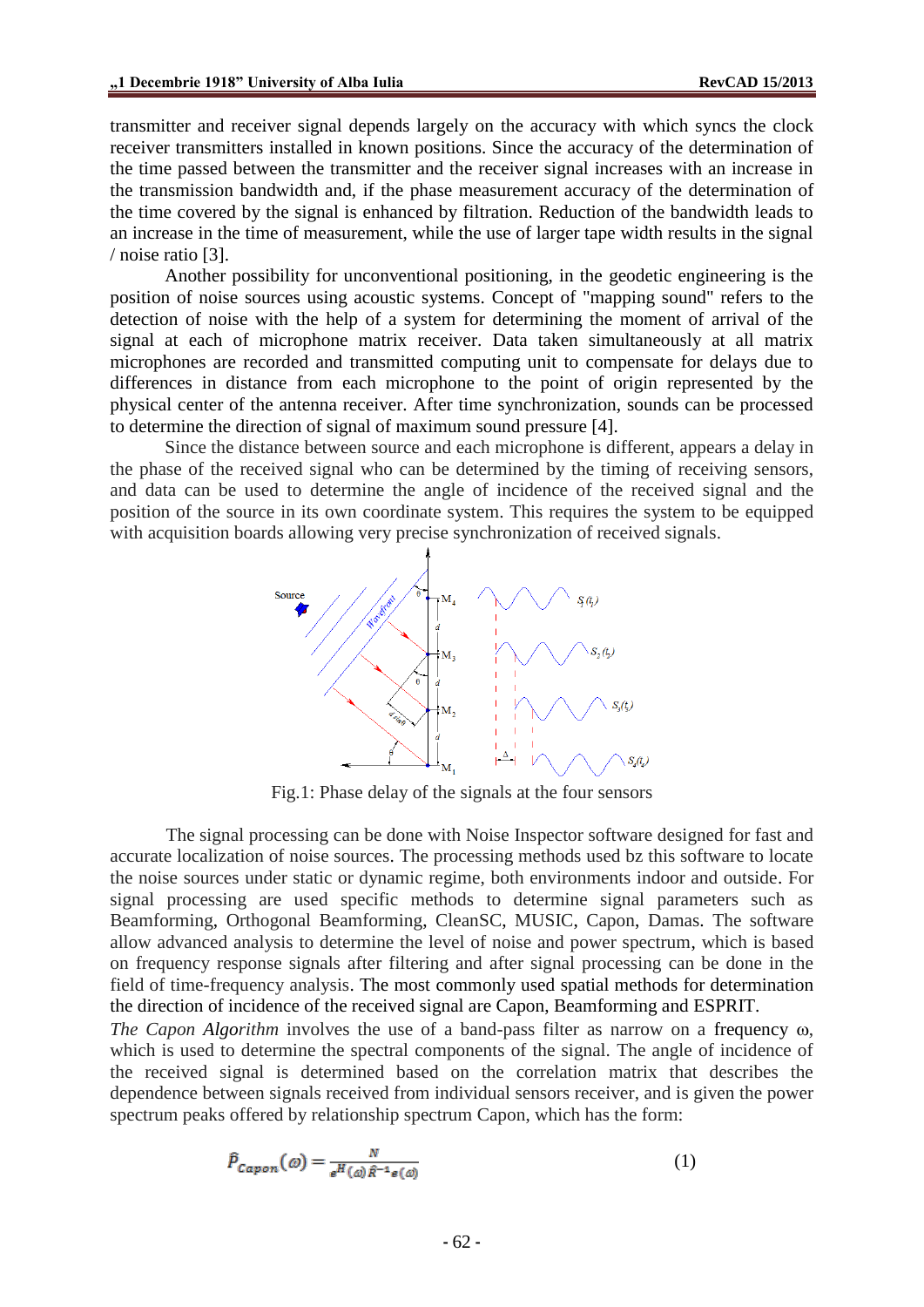*The MUSIC algorithm* (Multiple Signal Classification) starts from a system in which





Considering a set of *M* sorting receptor sensors in the form of a linear arrangement of equal mutual distance, by which arrive *k* narrowband plane waves from different angles i, from transmitters that transmit on the same frequency, signal can be written as:

$$
s_i(t) = u_i(t)e^{j(2\pi f_0 t + \varphi_i(t))}
$$
\n(3)

The covariance matrix has the form:

$$
R_{S} = E \begin{bmatrix} s_{1}(t)s_{1}(t)^{H} & s_{1}(t)s_{2}(t)^{H} & \dots & s_{1}(t)s_{p}(t)^{H} \\ s_{2}(t)s_{1}(t)^{H} & s_{2}(t)s_{2}(t)^{H} & \dots & s_{2}(t)s_{p}(t)^{H} \\ \dots & \dots & \dots & \dots \\ s_{p}(t)s_{1}(t)^{H} & \dots & \dots & s_{p}(t)s_{p}(t)^{H} \end{bmatrix}
$$
(4)

MUSIC spectrum is defined by a relationship as shown below, in which the maximum value of the report corresponding to the angle of incidence of the received signal:

$$
P_{MUSIC}(\Theta) = \frac{1}{A(\Theta)^H \cdot \hat{U}_n \cdot \hat{U}_n^H \cdot A(\Theta)}
$$
(5)

*The ESPRIT algorithm* (Estimation of Signal Parameters by Rotational Invariance Techniques) allowed the estimation of direction of arrival of the received signal with the help of irregular arrangement of sensors receiver. The mathematical model of the algorithm based on iterative interpolation of data in order to estimate the direction of arrival of the received signal and based on the use of pairs of sensors, with respect to the condition that the number of sensor pairs to be higher than the number of sources of emission.



Fig. 3: Pair of sensors in a random arrangement

The spatial resolution of the sound location are the capacity of the system separation system to resolve two separate sound sources from each other. The higher the spatial resolution, the closer the sound sources can be to each other and still register as two separate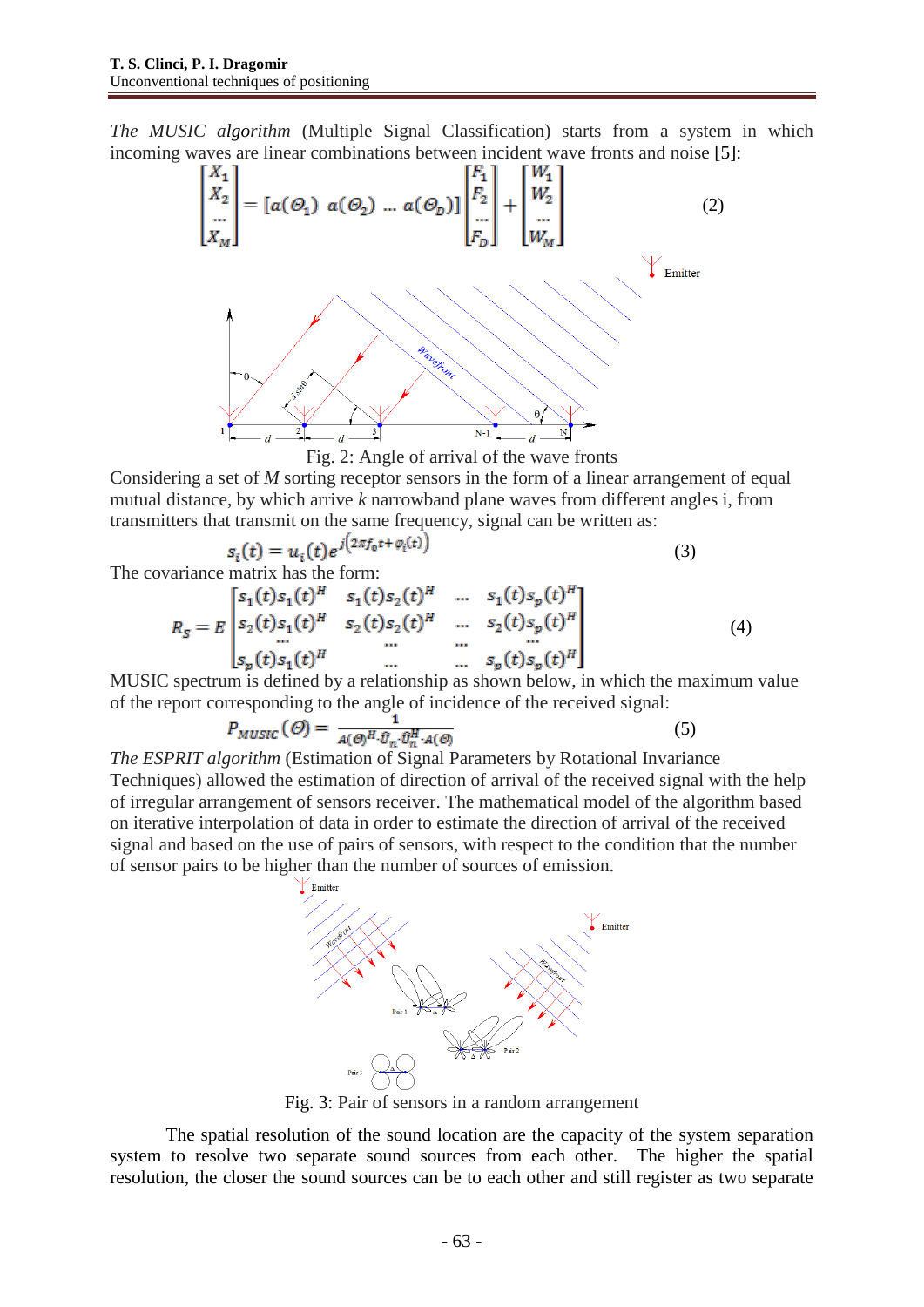sound sources. The resolution of the system is strongly influenced by the distance between the sound source and the receiver as well as the size and shape of the array of sensors and is

given by [6]:<br> $R = \frac{D \cdot \lambda}{A}$ 

(6)

- *R* spatial resolution;
- *D* distance between emitter and receiver;
- *A* diameter of the array;
- *λ* sound vavelenght

The sensors are designed to transform the system pressure oscillations into electrical signals that can be recorded and analyzed to provide information about the source of noise. They convert sound energy into electrical energy and are designed to allow the acquisition and processing of a wide range of amplitudes and frequencies. For correct sensor type is taken into account a number of features such as the dynamic response, frequency response, the type of polarization sensitivity required temperature range in which the application. A very important aspect is the way the sensors are attached to the receiver. Using arrays of sensors in a circular shape offers good accuracy where the distance between transmitter and receiver is unknown, but the low dynamic range instead a spiral arrangement gives better results and highest performance are offered systems with large number of sensors and random place that are characterized by a high dynamic range. Spatial resolution increases as the matrix size is larger receiver.



Fig. 4: The three main configurations for microphone arrays used in acoustic beamforming random *(a),* ring *(b)* and spiral *(c)*

## **Case Study**

Measurements presented in the case study were carried out at the company CAE Software&Systems subsidiary of the company CAE Engineering und Service GmbH, from Germany. Data acquisition was made with CAE "Spider-Array", equipped with GRAS 40PH ", low-cost" sensors designed for sound mapping systems. These sensors have a wide range of frequency reaching 20 kHz and a dinamic range by 135 db. Each sensors is caracterized by a high senzitivity by 50 mV/Pa at 250Hz and a impedance lower than 50  $\Omega$ .

Noise source was 4 KHz produced by a cell phone, placed at a distance of 5 m from the receiving system and data aquisition was made for a time of 12,5 seconds. After retrieving the records, the software allows to view records in the chart for time-frequency analysis of the sound pressure. In order to perform an analysis of the results, data were taken at three different rates of frequency 1.6 GHz, 4 GHz and 10 GHz. For each of these frequencies, on the different recordings were applied post-processing algorithms in order to identify the accuracy of determining the position of the noise source.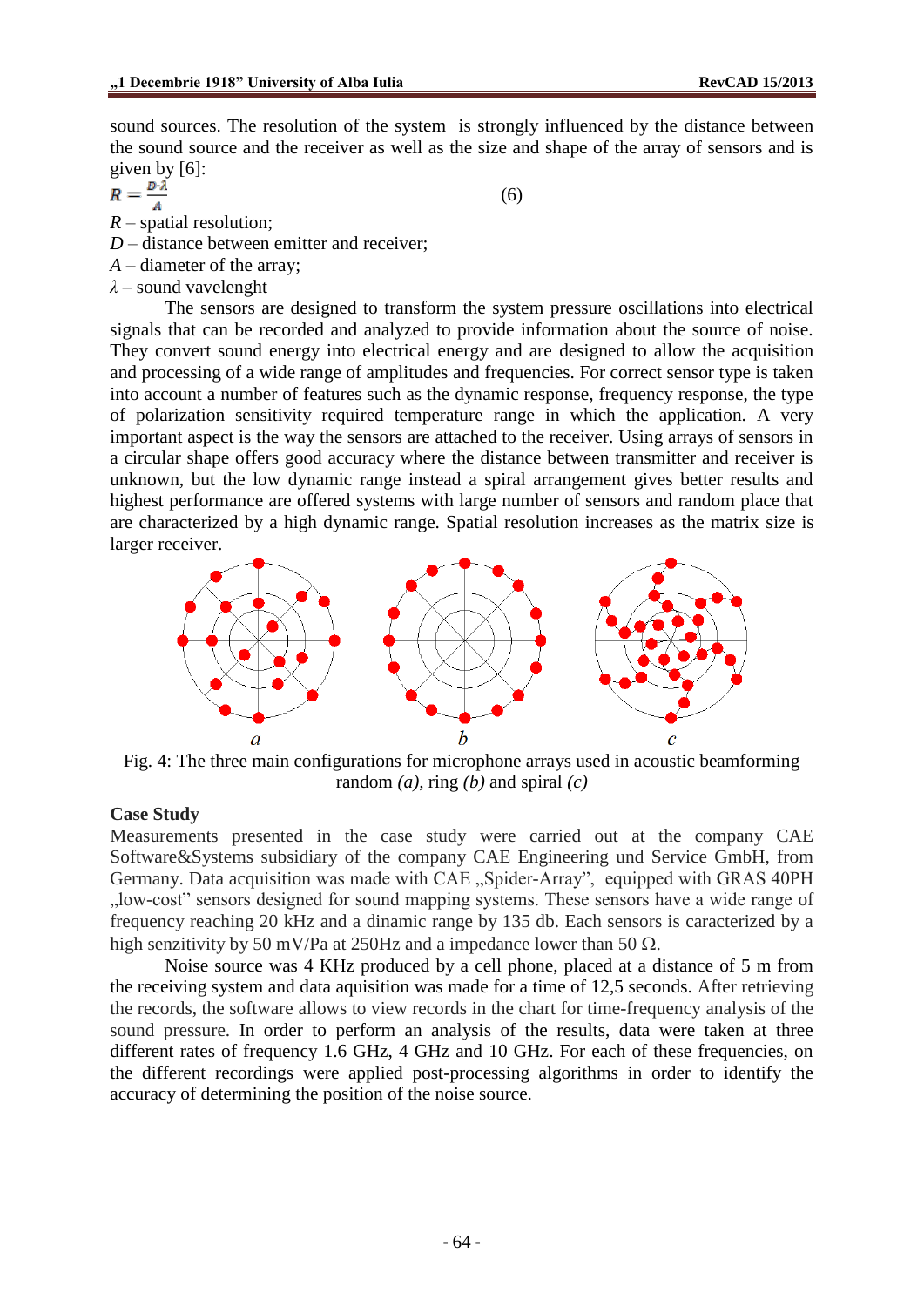

Fig. 5: The CAE "Spider-Array" and time-frequency analysis Graph [7]



*(a) (b) (c)* Fig. 6: The results of Beamforming algorithm at 1,4 Ghz *(a),* 6 GHz *(b)* and 10 GHz *(c)*



Fig. 7: The results of Music algorithm at 1,4 Ghz *(a),* 6 GHz *(b)* and 10 GHz *(c)*

Precision indicators are:

- The mean square error

$$
\sigma_R = \sqrt{\sigma_x^2 + \sigma_y^2}
$$

 $\sigma_x$  și  $\sigma_y$  - the standard deviation of the points position in the coordinate system of the own sensor's antenna

(7)

- Circular Error Probability

$$
\sigma_c = 0.62\sigma_y + 0.56\sigma_x \tag{8}
$$

- Circular Error Probability for 95% confidence level  
\n
$$
\sigma_e = 2.08 \cdot (0.62 \sigma_y + 0.56 \sigma_x)
$$
\n(9)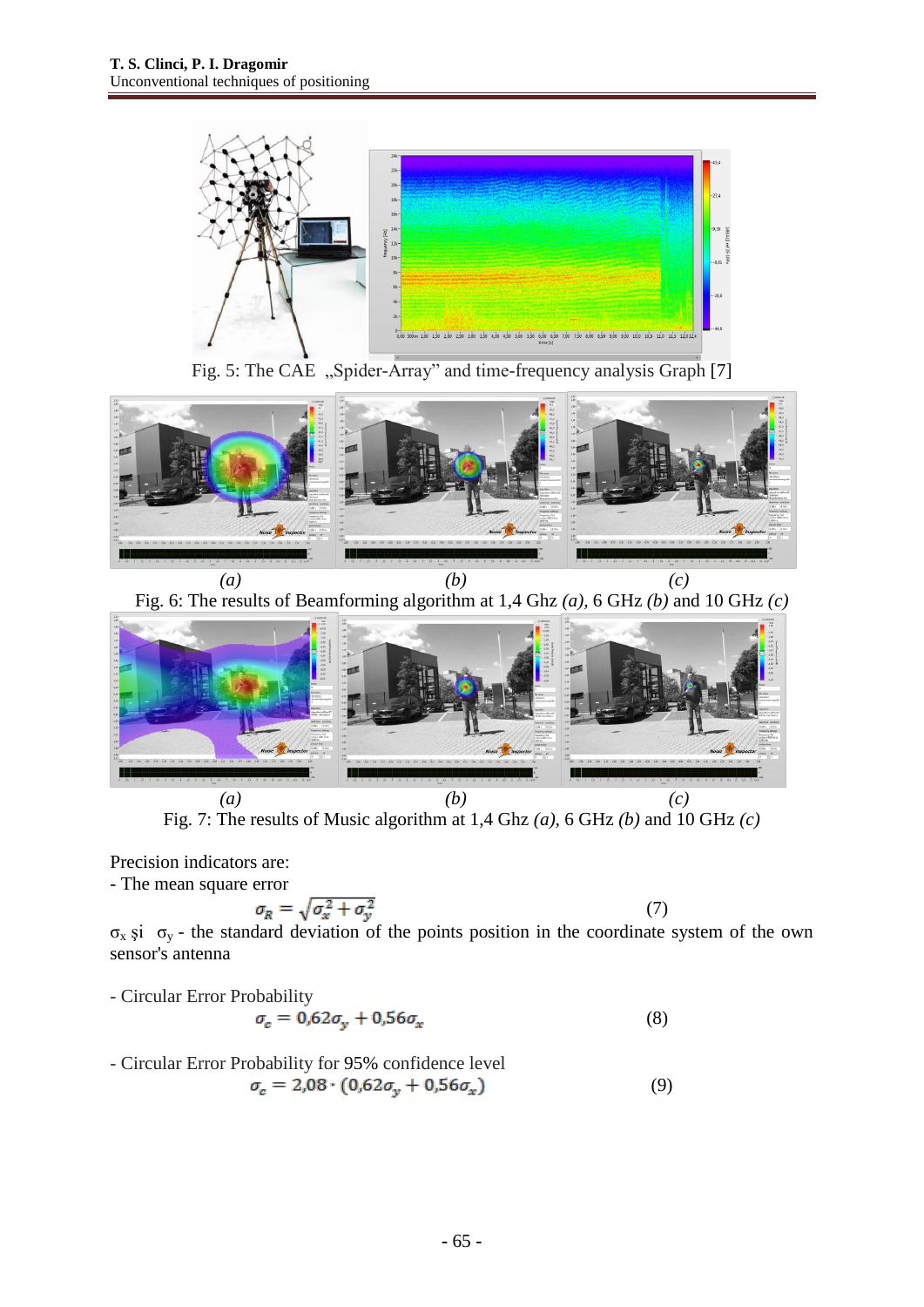| Algorithm    | Frequency | $\sigma_{\rm x}$ [mm] | $\sigma_{\rm v}$ [mm] | $\sigma_{R}$ [mm] | $\sigma_c$ [mm] | $\sigma_c$ 95% [mm] |
|--------------|-----------|-----------------------|-----------------------|-------------------|-----------------|---------------------|
| Beamforming  |           | 733                   | 506                   | 891               | 724             | 1506                |
| <b>MUSIC</b> | $1,6$ GHz | 410                   | 531                   | 671               | 559             | 1162                |
| Capon        |           | 546                   | 495                   | 737               | 613             | 1274                |
| Clean SC     |           | 24                    | 33                    | 41                | 34              | 71                  |
| Beamforming  |           | 130                   | 158                   | 205               | 171             | 355                 |
| <b>MUSIC</b> | 4 GHz     | 108                   | 106                   | 151               | 126             | 262                 |
| Capon        |           | 162                   | 160                   | 228               | 190             | 395                 |
| Clean SC     |           | 40                    | 40                    | 57                | 47              | 98                  |
| Beamforming  |           | 44                    | 58                    | 73                | 61              | 126                 |
| <b>MUSIC</b> | 10 GHz    | 13                    | 23                    | 26                | 22              | 45                  |
| Capon        |           | 53                    | 64                    | 83                | 69              | 144                 |
| Clean SC     |           | 16                    | 26                    | 31                | 25              | 52                  |
|              |           |                       |                       |                   |                 |                     |

Table 1: The results for the three frequencies used



Fig. 8: Variation of mean squared error by frequency

Considering *S* correct position of the sound source and *S'* estimated position of the source, the difference between the two positions is given by the vector composed of position error estimation  $\varepsilon_X$  in the vertical plane and position estimation error  $\varepsilon_Y$  in horizontal plane between the correct position of the sound source and the estimated position. The two errors describe the estimation error of the direction of incidence of the received signal consists of the estimation error of the direction in horizontal plane  $\epsilon$ Hz and vertical plane  $\epsilon$ <sub>V</sub>. At the end of this chapter were prepared tables showing the comparative results for the three frequently used, by processing of each of the four algorithms.



Fig. 9: Position estimation errors

Estimation errors in the direction of arrival of the received signal were determined on the basis of errors in horizontal and vertical position between the correct position of the sound source and the position estimated by the software based on the four algorithms at frequencies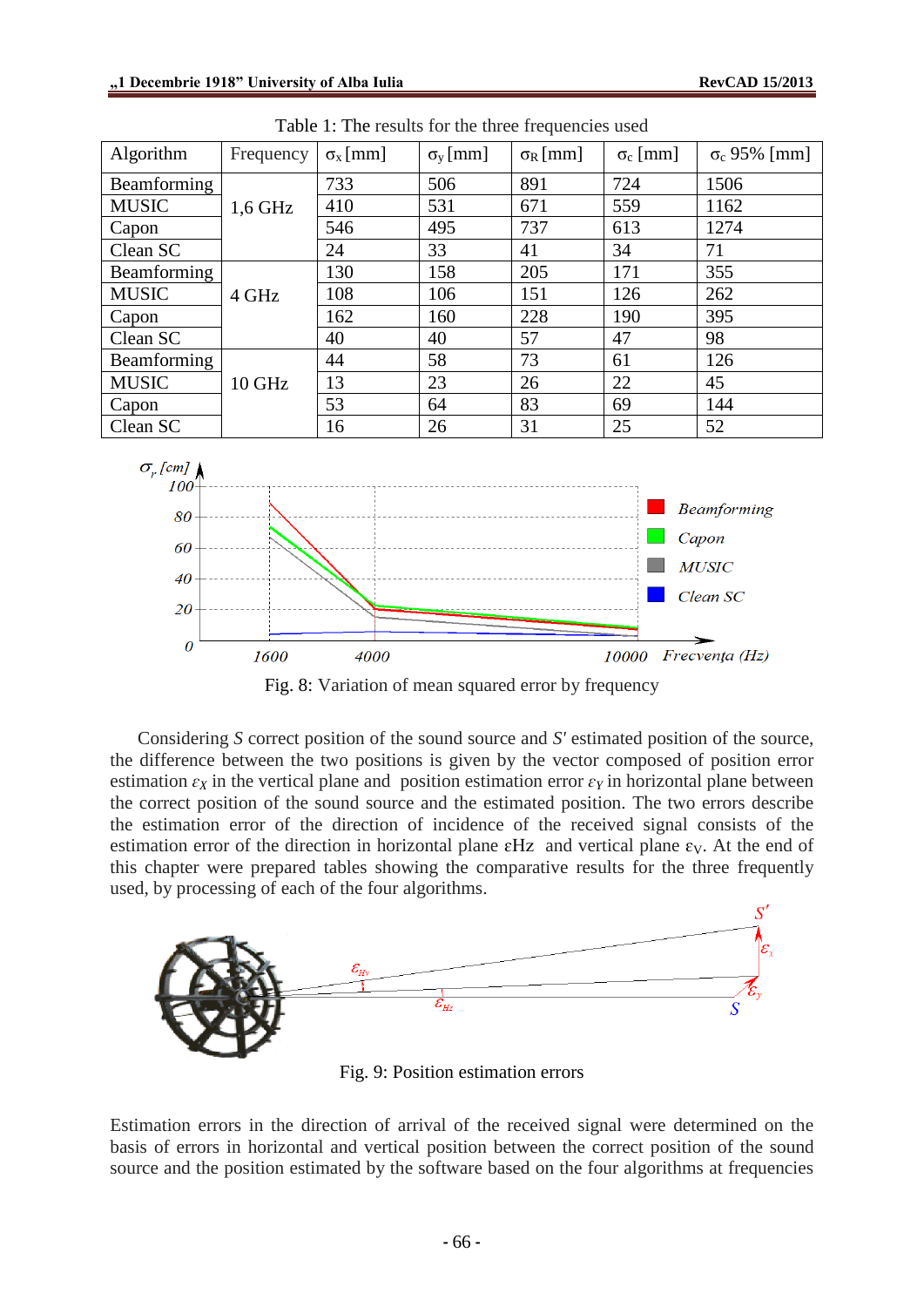of 1.6, 4 and and 10 GHz. After comparing the results found a significant improvement in the accuracy of determining the direction of incidence of the received signal by changing the frequency by 1,6 at 4 GHz.

| Algorithm    | Frequency<br>[GHz] | $\epsilon_{\rm Hz}$ [gon] | $\epsilon_{V}$ [gon] |
|--------------|--------------------|---------------------------|----------------------|
| Beamforming  |                    | 3,7601                    | 0,5477               |
| <b>MUSIC</b> | 1,6                | 2,1637                    | 1,0185               |
| Capon        |                    | 5,4615                    | 0,3820               |
| Clean SC     |                    | 2,5646                    | 0,7639               |
| Beamforming  |                    | 0,3820                    | 0,6366               |
| <b>MUSIC</b> | 4                  | 0,5093                    | 0,2546               |
| Capon        |                    | 0,5093                    | 0,5393               |
| Clean SC     |                    | 0,5093                    | 0,6366               |
| Beamforming  |                    | 0,2546                    | 0,3820               |
| <b>MUSIC</b> | 10                 | 0,2546                    | 0,2546               |
| Capon        |                    | 0,5093                    | 0,6366               |
| Clean SC     |                    | 0.3820                    | 0.3820               |

Table 2: The errors in the incident direction of the signal at 1.6, 4 şi 10 GHz frequencies

The system has multiple applications in the practice of which can be mentioned: determining cracks in building, acoustic aerodynamic car analysis in a wind tunnel, analysis of the noise emission of certain equipment in operating condition. Starting from the definition of precision and accuracy, and assessing the results obtained in the four cases of the relationship between these two terms can be drawn a number of conclusions on the reliability of the used algorithms. From the results of processing can show that higher frequencies are significantly improved and Clean SC algorithm although the good values even for low frequencies with high precision, the accuracy of measurements is low, because in this case, the system identify the source of the noise in two different locations at a distance of 17 cm and 26 cm from the real source.



Fig. 10: The position erorr with Clean SC algorithm at 1,6 GHz frequency

When using low frequencies of 1.6 GHz for the other algorithms, both precision and accuracy offered are low. For beamforming algorithm, the maximum intensity recorded sound pressure which reached a maximum of 44.7 dB was recorded in an area equivalent to an ellipse whose semi-axis values were 59 cm and 40 cm, and whose center assigned sound source position was shifted by 29 cm from the actual position of the sound source.